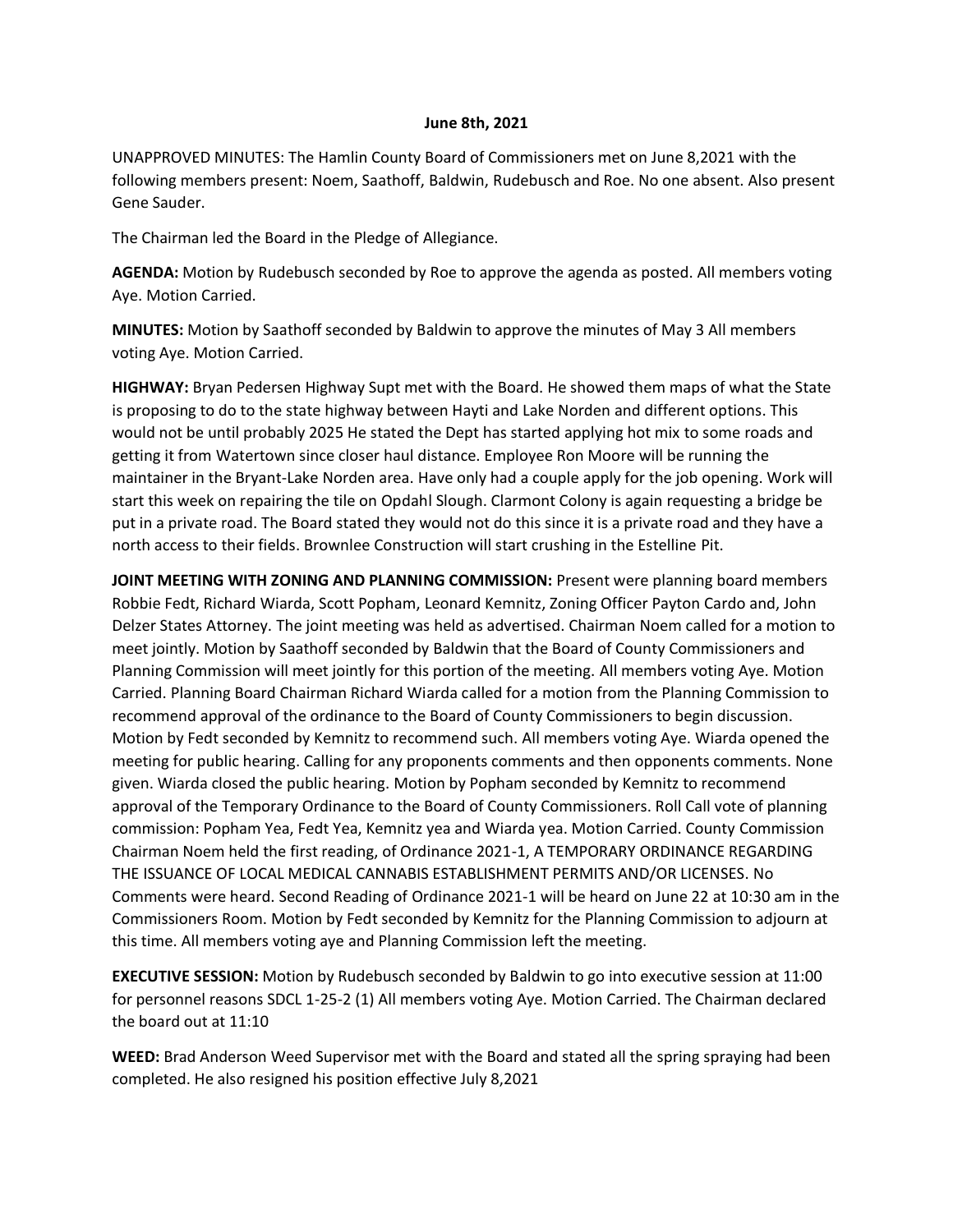**EXECUTIVE SESSION:** Motion by Roe seconded by Baldwin to go into Executive session at 11:15 for personnel reasons SDCL 1-25-2 (1) All members voting Aye. Motion Carried. The Chairman declared them out at 12:00

**AUTOMATIC SUPPLEMENT:** Motion by Rudebusch seconded by Baldwin to approve automatic supplements Road revenue budget ER (201-332.90) for 2403.33 and to Sheriffs for Homeland Security Grant in Budget (101-211-411) and Revenue Budget for (101-331.95) All members voting Aye. Motion Carried.

**FUEL QUOTES:** May 19 in Hazel Diesel Hamlin Co Farmers Coop 2.45 Farmers Union 2.42 May 26 in Hayti Diesel Hamlin Co Farmers Coop 2.39 Farmers Union 2.43 All quotes do not contain certain taxes.

**ROBERTS COUNTY JAIL CONTRACT:** Motion by Roe seconded by Rudebusch to authorize the Chairman to sign the Jail Contract with Roberts County at the cost of 90.00 per day for adults and 200.00 per day for juveniles. Cost only if using such jail. All members voting Aye. Motion Carried.

**PLAT:** Motion by Rudebusch seconded by Saathoff to approve the following plat: Plat of Lot 3 Stone Bridge Resort Second Addition in Section 10 and Section 15,Township 113 North,Range 52 West of the 5<sup>th</sup> PM Hamlin County. All members voting Aye. Motion Carried.

**WIC CONTRACT:** Motion by Saathoff seconded by Roe to authorize the Chairman to sign the Agreement with the SD Dept of Health to provide WIC services in Hamlin County from 6-1-21 to 5-31-22 in the Amount of 17,178.00 and at no cost to the County. All members voting Aye. Motion Carried.

## **CLAIMS PAID:**

COMMISSIONERS: Jay Baldwin mileage 10.92 Dakotan publishing 286.75 Hamlin County Publishing 533.98 Leland Roe mileage Doug Noem mileage 37.80 Randall Rudebusch mileage 63.00 Larry Saathoff mileage 47.04 Total gross salaries for complete dept 5100.00 benefits 1242.89 Total Commissioners expense 7347.58

COURT: Carmen Bremmon interpretor fees 175.00 mileage 42.00

AUDITOR: ITC phone 52.77 Lingo Phone 16.16 PMB state access 19.83 Total gross salaries for complete dept 5440.25 benefits 416.18 Total Auditors expense 5944.19

TREASURER: ITC phone 99.17 Lingo phone 19.57 Office Peeps supp 74.10 PMB state access 19.83 Visa Supp 46.99 Total gross salaries for complete dept 8717.30 benefits 2438.02 Total Treasurers expense 11,414.99

POSTAGE COPIES: Office Peeps copy machine maint 47.10 paper 167.60

STATES ATTORNEY: Delzer Law Secretary 750.00 ITC phone 86.81 Total gross salaries for complete dept 5255.00 benefits 1555.02 Total States Attorney expense 7646.83

COURT APPOINTED ATTORNEY: Carrico Law 775.00 Turbak Law 537.00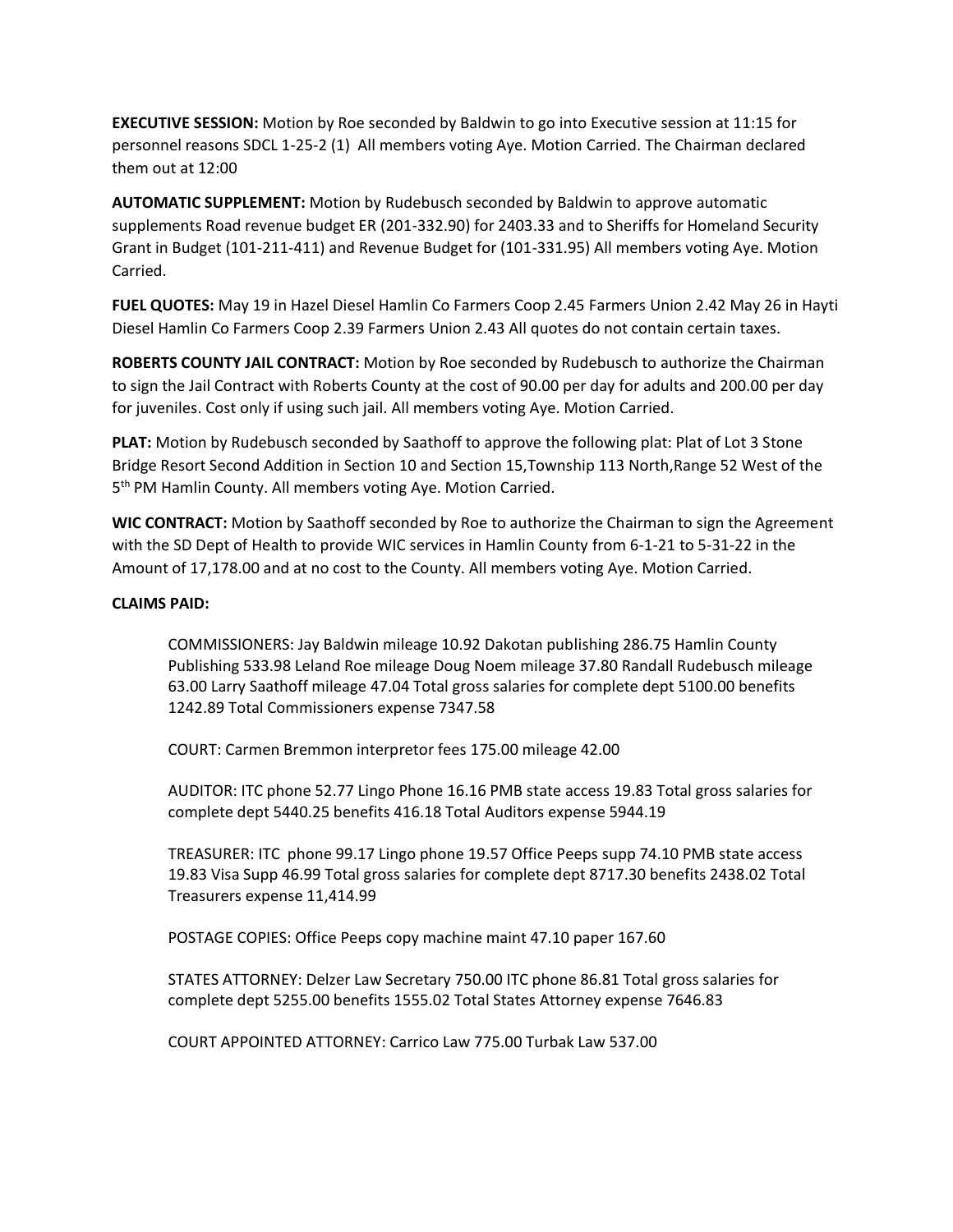COURTHOUSE MAINT: Culligan water 95.50 Dust Tex floor mats 86.32 Elite Drain & Sewer repairs 699.50 Hamlin Co Farmers Coop gas 39.28 Hayti Town Util 47.50 ITC Internet 43.09 Lingo Internet 16.16 Menards supp 36.93 Runnings supp 103.42 Northwestern Energy Util 352.38 Total gross salaries for complete dept 3509.50 benefits 1416.48 Total Courthouse Maint expense 6446.06

DIRECTOR OF EQUALIZATION: Hamlin County Publishing 51.00 Lingo phone 22.63 Office Peeps supp 195.06 Gayleen Rothenberger travel 134.00 Wal Mart-Capital One supp 28.80 Total gross salaries for complete dept 7918.24 benefits 2334.49 Total Director of Equalization expense 10,684.22

REGISTER OF DEEDS: ITC phone 57.02 Lingo phone 16.39 Microfilm Imaging rental 347.00 Office Peeps Equipment 351.04 PMB state access 19.84 total gross salaries for complete dept 5796.32 benefits 791.21 Total Register of Deeds expense 7378.81

VETERANS SERVICE: SDVSOA Registration 50.00 dues 50.00

SHERIFF: Creative Product supp 179.00 DCN Insurance for notary 50.00 Estelline Community Oil supp 5.47 gas 683.58 Hamlin Co Farmers Coop repairs 183.75 gas 989.24 ITC phone 221.87 Law Enforcement supp 80.00 SD Narcotics Assoc. Registration 50.00 Northern Safety Tech Equipment 167.80 Pomps Tires 525.52 SD DOT gas 437.11 Secretary of State renew notary 30.00 Zach Vidmar travel 134.00 W.W. Tire repairs 102.80 Visa Supp 237.88 Gas 214.52 Lodging 160.00 Total gross salaries for complete dept 25,969.30 benefits 7484.96 Total Sheriffs expense 37,906.79

NURSE: Total gross salaries for complete dept 1498.00 benefits 849.22

POOR: SDACC yearly contribution to State Cast Fund 1146.00

LIEAP: Interlakes Community Action worker 336.33 ITC phone 54.22 Lingo phone 16.16 Total LIEAP expense 406.71

RECREATION: Roys Sport Shop Castlewood Recreation 400.00

EXTENSION: ITC phone 99.67 Lingo phone 16.39 Office Peeps supp 47.75 Total gross salaries for complete dept 3065.00 benefits 1053.20 Total Extension expense 4282.68

WEED: Connecting Point computer repairs 426.23 Hamlin Co Farmers Coop Gas 69.93 Hamlin County Publishing 10.00 ITC phone 94.67 Lingo phone 16.16 Runnings supp 8.48 Total gross salaries for complete dept 3371.00 benefits 1093.20 Total Weed expense 5089.67

ZONING: Dakotan publishing 190.06 Robbie Fedt mileage 10.92 Hamlin County Publishing 336.32 ITC phone 53.77 Jurgens Printing supp 39.00 Leonard Kemnitz mileage 10.08 John Pantzke mileage 8.40 Richard Wiarda mileage 7.56 Stuart Schubloom mileage 9.24 Scott Popham mileage 6.72 Total gross per diem for board 875.00 benefits 70.81 Total Zoning expense 1655.84